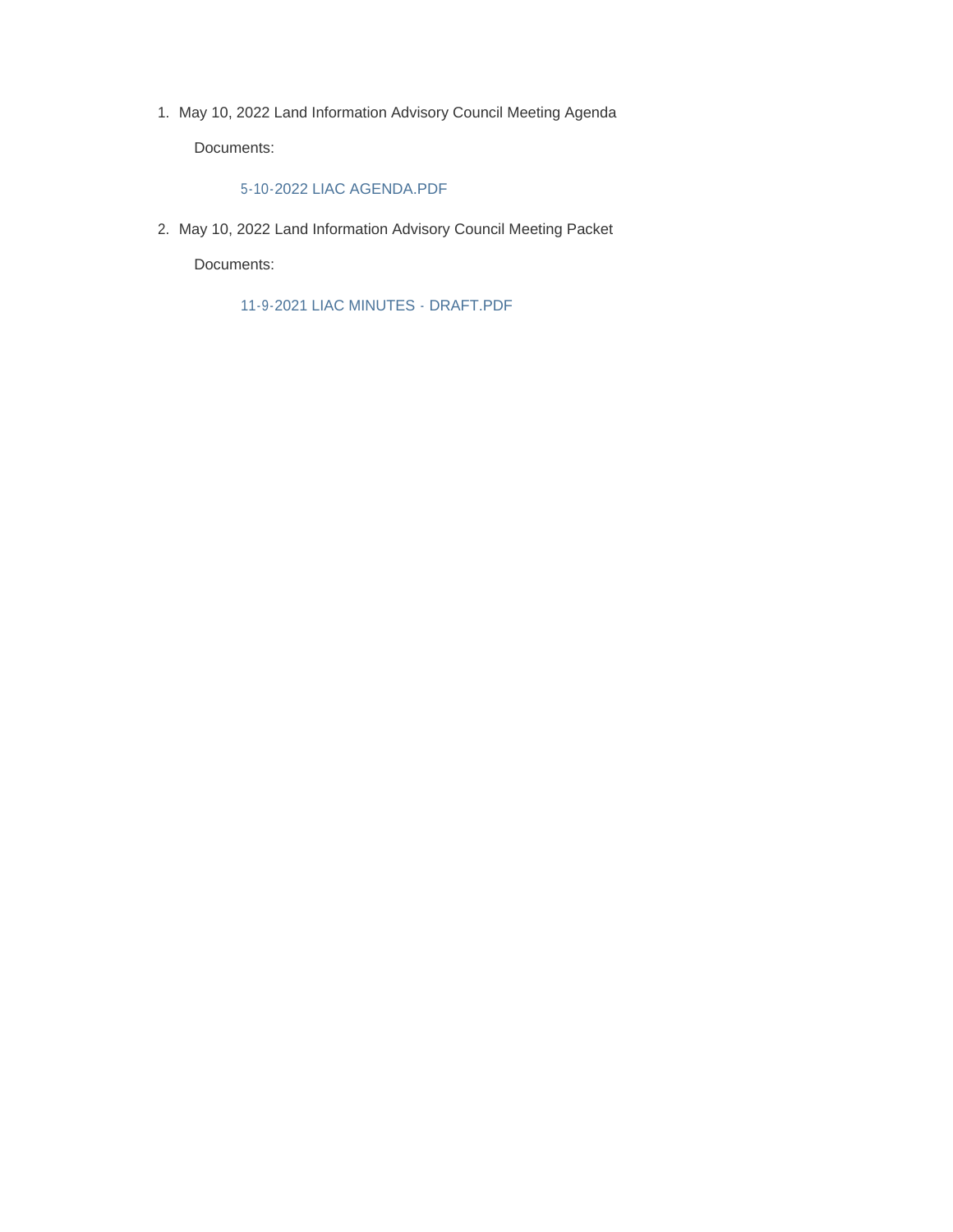

**Land Information Advisory Council MEETING NOTICE Tuesday, May 10, 2022 – 10:00 a.m.**

**County Board Room 114 Walworth County Government Center 100 W. Walworth St., Elkhorn, Wisconsin**

*Jackie Giller - Chair, Michael Cotter - Vice-Chair Rick Stacey, Valerie Etzel, Michele Jacobs, Dale Drayna, Jerry Kroupa, Vacant, Todd Neumann, Rob Merry, Sue Finster, Joe Kroll, Mandy Bonneville*

*(Posted in compliance with Sec. 19.84, Wis. Stats.)*

**It is possible that a quorum of the county board or any of its committees could be in attendance at this meeting.**

# *A G E N D A*

# *Note: all agenda items are subject to discussion and/or action.*

- 1. Call to order
- 2. Roll call
- 3. Agenda withdrawals, if any
- 4. Agenda approval
- 5. Approval of minutes, November 9, 2021 Land Information Advisory Council meeting (enclosure pp.  $1 - 3$ )
- 6. Public comment period
- 7. Introduction of New Member
	- a) Rick Stacey County Board Chair
	- b) Mandy Bonneville Land Use and Resource Management Department Deputy **Director**
- 8. Discussion regarding finding a replacement for John Murphy (Municipal Representative)
- 9. Strategic Initiative Grant
	- a) 2022 Grant Application
		- i. Grant Amount
		- ii. State Parcel Data Submittal
	- b) 2022 Grant Application/Projects
		- i. 2021 OneView/Environment Upgrade Project
		- ii. 3" Orthophotography Project
		- iii. Metadata Creation
- 10. 2021 Projects
	- a) 2021 Local Redistricting (Senate/Assembly/Congressional)
	- b) Assetworks GIS Integration
	- c) Trimin-Landshark Upgrade
	- d) Committee 980 GIS Support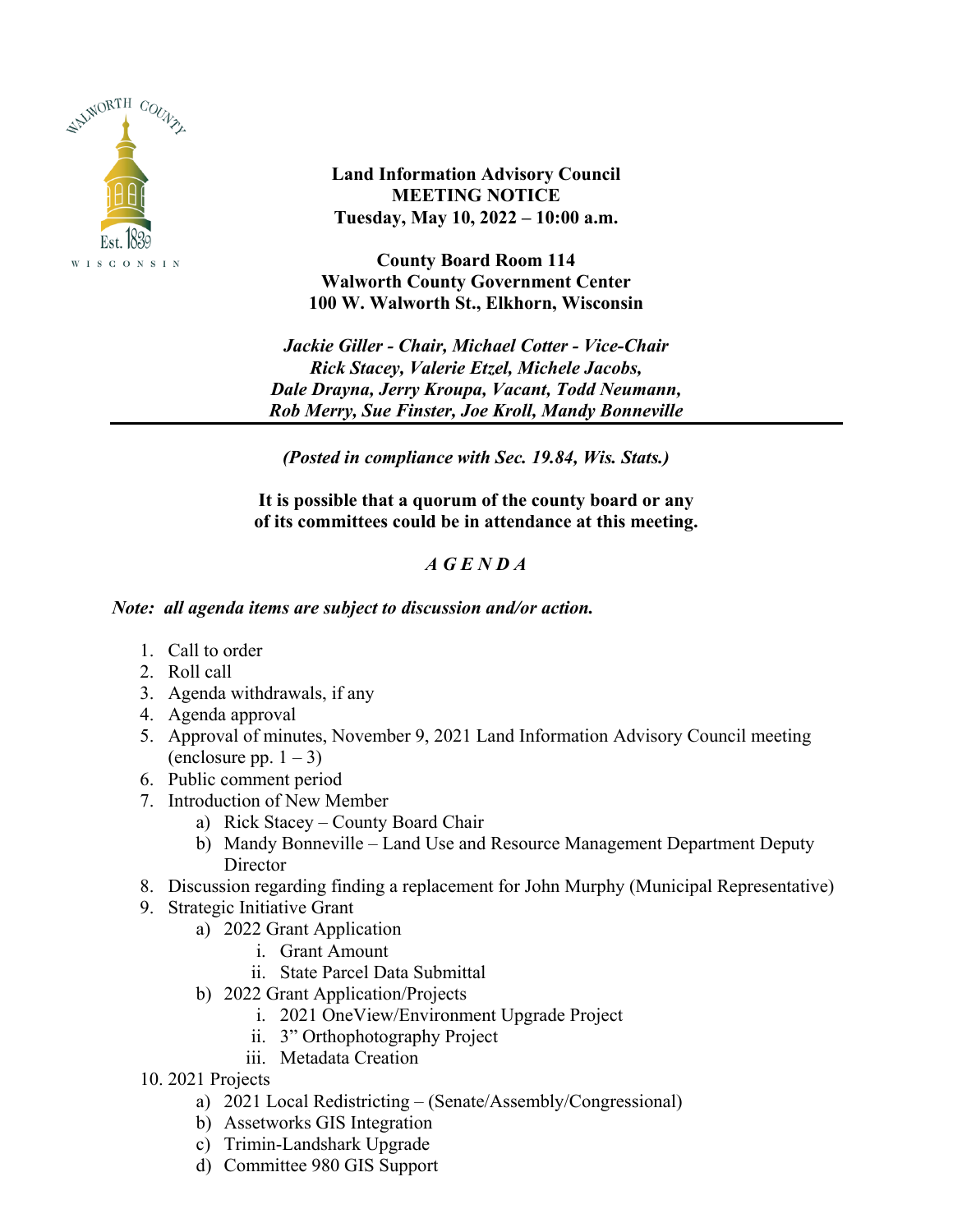- e) Walworth County Address Application Online Payment
- 11. Current Projects
	- a) OneView/GIS Environment Upgrade
	- b) NG911 Data Conversion
	- c) 2022 FEMA Floodplain/Shoreland Updates
	- d) Village of Fontana 2020 Census Count Question Resolution (CQR)
- 12. Project Suggestions
- 13. Fund Balances \$633,681.08
- 14. Reports/announcements by Chairperson
- 15. Set/confirm next meeting date and time November 8, 2022 at 10:00am
- 16. Adjourn

Submitted by: Jackie Giller, Chairperson

**Posted: May 3, 2022**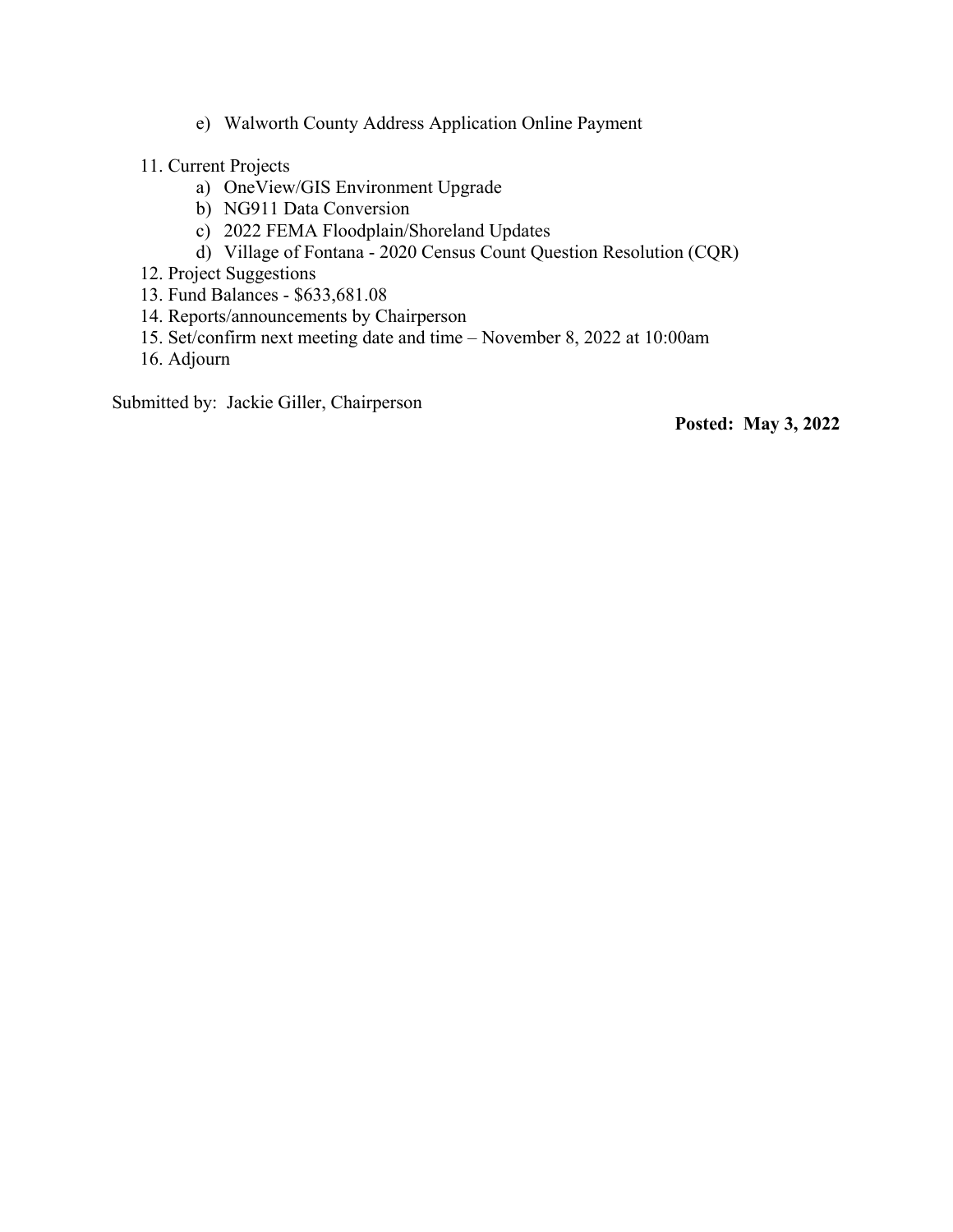# **DRAFT Walworth County Board of Supervisors Land Information Advisory Council Tuesday, November 9, 2021 Walworth County Government Center, County Board Room 114 100 West Walworth Street, Elkhorn, Wisconsin**

Chair Jackie Giller called the meeting to order at 10:00 a.m.

Roll call was conducted and the following members were present, either in person or by remote attendance: Chair Jackie Giller, Director-Information Technologies; Vice Chair Michael Cotter, Corporation Council/Director-Land Use and Resource Management (LURM); County Board Chair Nancy Russell; Land Information Officer Dale Drayna; Register of Deeds Michele Jacobs; County Surveyor Rob Merry; Property Lister Sue Finster; and County Engineer Joe Kroll. Captain Todd Neumann; County Treasurer Val Etzel; and Elkhorn Utilities Director John Murphy were absent. There is one vacant position. A quorum was declared.

# **Others in Attendance**

County staff: Geographic Information Systems Analyst Ben Hotstetler.

**On motion by Vice Chair Cotter, second by Land Information Officer Drayna, the agenda was approved with no withdrawals.**

**On motion by Vice Chair Cotter, second by County Board Chair Russell, the May 11, 2021 Land Information Advisory Council meeting minutes were approved.**

**Public Comment –** There was none.

# **Walworth County Land Modernization Plan 2021 – Approval**

Land Information Officer Dale Drayna explained the Land Modernization Plan 2021 is a three year plan required to be submitted to the state in order to participate in the Land Information Program. Walworth County's plan was last updated in 2018; the plan included in the packet (Pages 5-53) will be followed for years 2021-2024. The plan defines the scheduled projects and informs the state of how the grant money is being spent; and must be approved by end of year for Walworth County to stay current in the program. Drayna noted that planning three years out is challenging due to the possibility of changes in projects, but projects can always be added or amended. **Register of Deeds Jacobs offered a motion, second by Vice Chair Cotter, to approve the Walworth County Land Modernization Plan 2021. Motion carried 8-0.**

### **Strategic Initiative Grant**

a) 2021 Grant Project Updates

Drayna summarized the five projects previously discussed by the Land Information Advisory Council during the May meeting.

- i. State Parcel Creation
- ii. Park Drone Mapping
- iii. Prophoenix Integration
- iv. County Highway Assets
- v. Fire Emergency Driveway Layer

Drayna shared that a great deal of the Geographic Information System (GIS) department's time was spent with the current supervisory redistricting; which took time away from the projects included in 2021. This diversion leaves \$18,813.90 unspent from 2021 grant money. Drayna emailed the state requesting to carry over that amount to 2022 and use it specifically to update the OneView Mapping System. Drayna's request was accepted by the state.

- b) 2022 Grant Application/Projects
	- i. State Parcel Dataset

Drayna stated the Parcel Dataset is due to the state by March 31, 2022.

- ii. OneView Upgrade
- iii. 2022 Orthophotography Update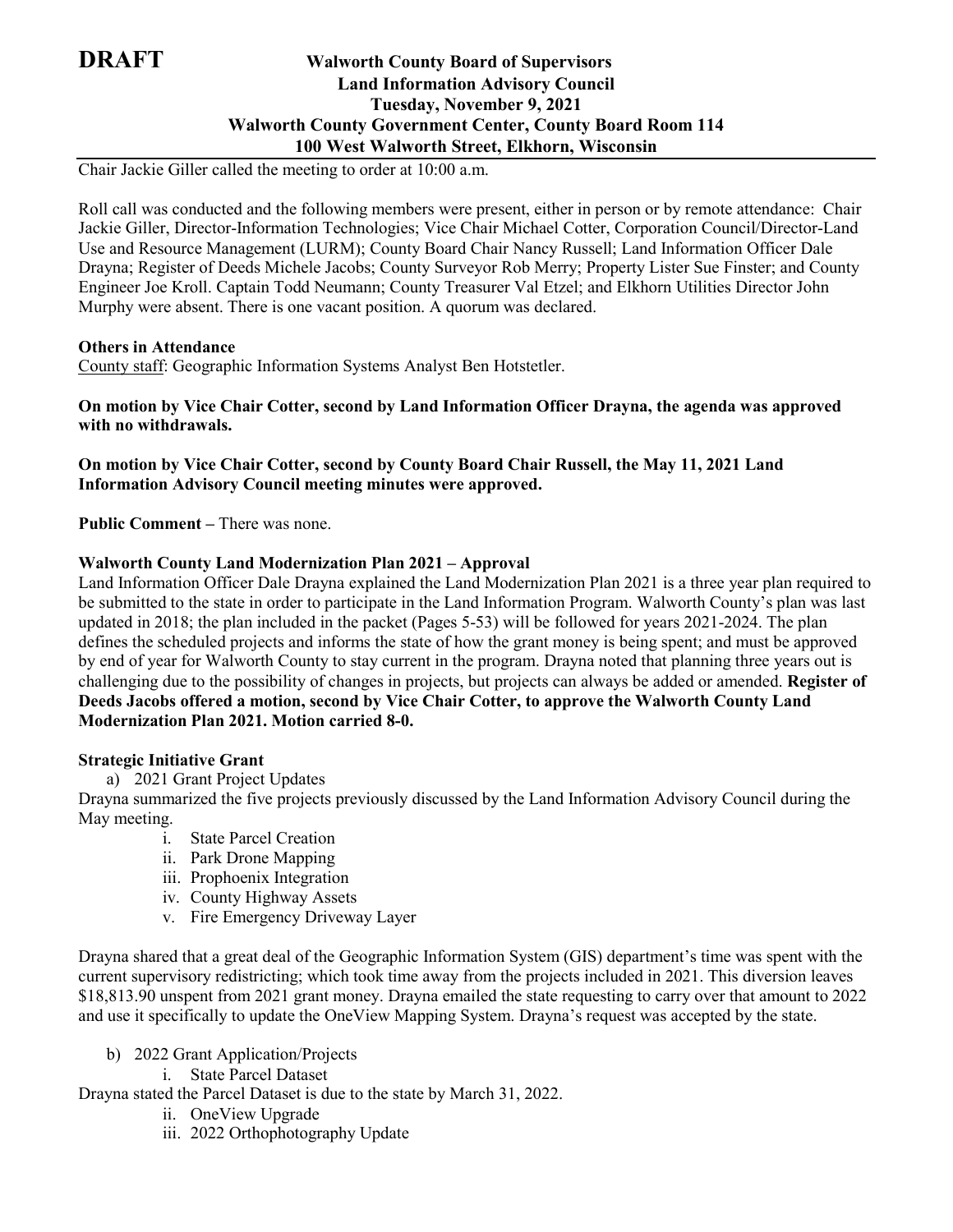Walworth County Board of Supervisors November 9, 2021 Land Information Advisory Council Meeting Minutes Page 2 of 3

Drayna shared that 2022 grant money will be utilized to collect data and update the Orthophotography done in 2020. Drayna stated that Southeastern Wisconsin Regional Planning Commission (SEWRPC) will create three inch photos of the entire region. Discussion ensued relative to price decreases in creating these photos.

# **Current Projects**

a) 2021 Local Redistricting

Drayna gave a synopsis of the role his department has played, in coordination with the county, local municipalities, and the state, in creating the local supervisory district lines from the updated US Census data collected during 2020.

b) AssetWorks GIS Integration

Drayna reiterated that AssetWorks is Public Works' application that maintains and tracks their assets. He cautioned that the integration of GIS into AssetWorks has met major software challenges, but is hopeful that the project is close to completion.

c) Trimin-LandShark Upgrade

Register of Deeds Michele Jacobs explained that Trimin is working on the LandScan piece of the project upgrade; which uses the Office for Civil Rights (OCR) rules to take over the indexing of scanned documents. Jacobs shared that her entire staff will be trained on the program this Thursday. Jacobs reiterated the other functions the Trimin-LandShark upgrade will make documents more accessible and useful to the public. Chair Giller noted that the OneView upgrade should enhance the work being done through the Trimin upgrade. Drayna affirmed it is a priority to ensure a smooth transition between both systems and getting the information all in one place.

d) Farmland Preservation Plan Update

Drayna stated his department has been working with Land Use and Resource Management (LURM) in getting updated farmland preservation maps created in order to submit to the state with the Farmland Preservation Update.

e) Committee 980 GIS Support

Drayna explained the GIS department's role in assisting the committee in finding potential residences to house a Chapter 980 client who is being released. Drayna shared it has been a long process taking a significant amount of time.

f) EnerGov Module

Giller shared that EnerGov requires a silver light upgrade before the E-review Module can be installed, but labor shortages have delayed the upgrade being completed. Giller is hopeful that within the next few months the upgrade will be done and E-review can be completed. Discussion ensued relative to project delivery issues by the selling company and the costs associated with the types of hardware that will be requested by staff once the project is completed.

g) Walworth County Address Application Online Payment

Drayna stated there are challenges with fees that would be created, and how the County would proceed, once the Address Application Online Payment is up and running. Drayna reiterated that the goal is to simplify the process allowing the public to apply online. Chair Giller shared that the integration with the current Civic Plus website has also created some of the delay.

# **Future Projects**

a) GIS Version Upgrade

Drayna stated the GIS Version Upgrade will move from 1071 to 1091, allowing individuals to take advantage of other platforms included in GIS. This upgrade includes the possibility of new servers to keep up with new technology allowing faster speeds while increasing storage capabilities. Drayna will be working closely with Information Technologies (IT) to accomplish this upgrade, and plans to begin in the first or second quarter of 2022.

- b) Sheriff's Department
	- i. Prophoenix Integration

Drayna shared that Captain Neumann requested to put this integration on hold after the quote received from ProPhoenix required significant expense to complete. Drayna stated that the recent upgrade to the current system the Sheriff's Office utilizes may allow different ways to integrate. Drayna spoke with his GIS consultant who stated they may be able to integrate into the existing program for less money than ProPhoenix quoted. Chair Giller noted that the goal is to put ProPhoenix in the cloud, which may have an impact on integration as well.